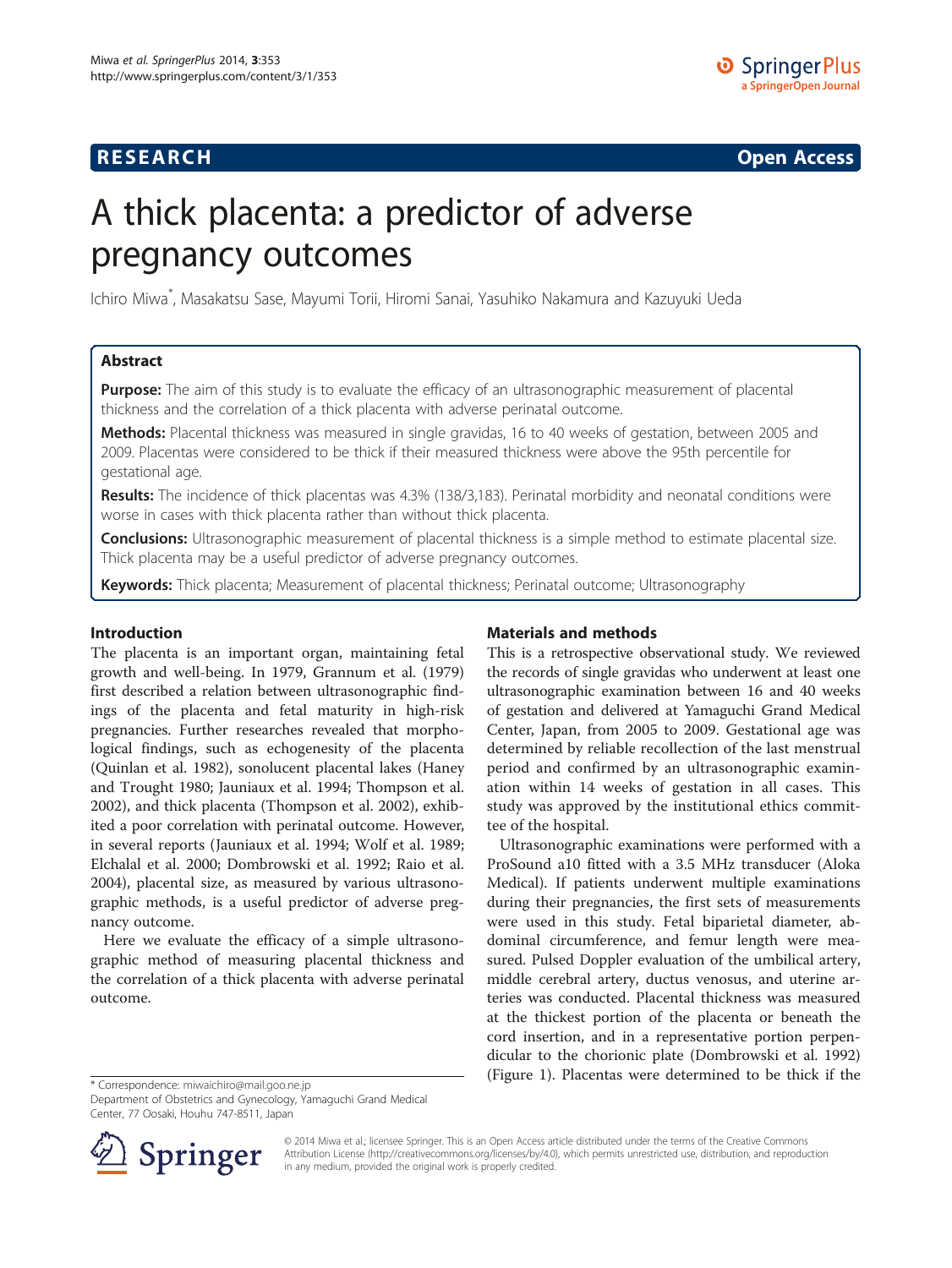<span id="page-1-0"></span>

thickness value was above the 95th percentile for gestational age (Jauniaux et al. [1994](#page-3-0)).

Perinatal outcome was assessed based upon gestational age at delivery, birth weight, Apgar scores, pH of the umbilical artery, number of emergency cesarean section deliveries, non-reassuring fetal status (NRFS), fetal growth restriction (FGR), intrauterine fetal demise (IUFD), abruptio placentae, pregnancy-induced hypertension (PIH), gestational diabetes mellitus (GDM), and congenital anomalies.

Statistical analyses were performed using the Statistical Package for the Social Sciences (SPSS) Statistics 13.0

software (IBM, Armonk, NY). The unpaired  $t$ -test and  $X^2$  test were used, as appropriate. A value of  $P < 0.05$ was considered significant.

## Results

A total of 3,183 subjects met the study criteria. Of these, 4.3% (n = 138) had thick placentas, as determined between 16 and 40 weeks of gestation (Figure 2).

Gestational age at delivery was earlier and birth weight was smaller in the cases with thick placenta than in those without thick placenta (Table [1](#page-2-0)). The values of Apgar

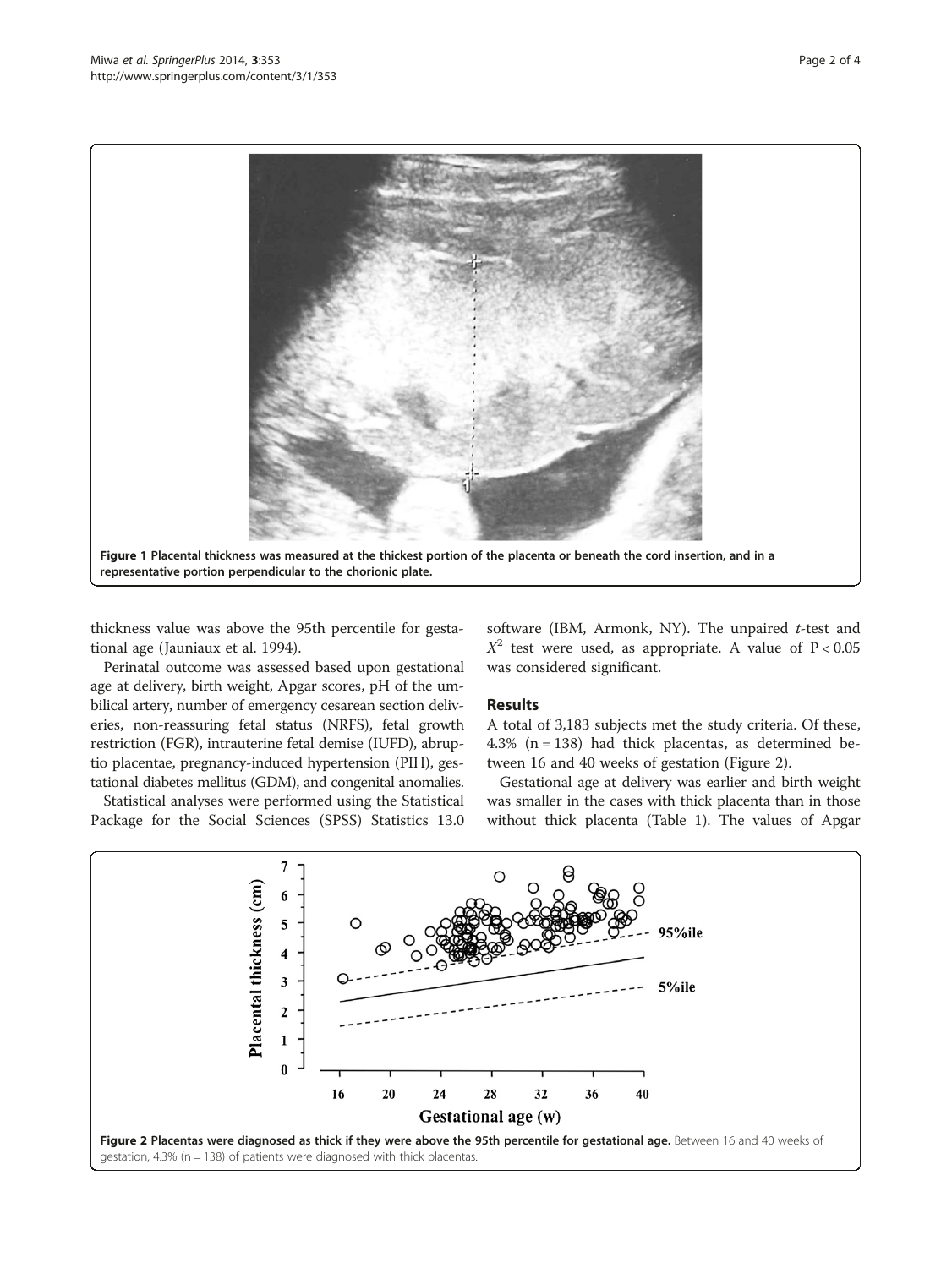<span id="page-2-0"></span>Table 1 Clinical characteristics of the two groups

|                                | Thick placentas<br>$(n = 138)$          | Controls<br>$(n = 3045)$ | p value |
|--------------------------------|-----------------------------------------|--------------------------|---------|
| Maternal age                   | $30(16-43)$                             | $30(15-45)$              | N.S.    |
| Gestational age<br>at delivery | $38(27-41)$                             | $39(23-42)$              | < 0.05  |
| Birth weight                   | 2882 (710-3884)                         | 2956 (312-4410)          | < 0.05  |
| 1-min Apgar score              | $8(0-9)$                                | $8(0-10)$                | < 0.05  |
| 5-min Apgar score              | $9(0-10)$                               | $9(0-10)$                | N S     |
| pH of umbilical artery         | 7.312 (6.989-7.405) 7.314 (6.547-7.544) |                          | < 0.05  |

Median (range). N.S., not significant.

score at 1 minute and pH of umbilical artery in the cases with thick placenta were also significantly lower than in those without thick placenta (Table 1). There is no difference in the Pulsed Doppler evaluation of the fetal and maternal blood flow waveforms in two groups.

Perinatal morbidity and neonatal conditions were worse in cases associated with thick placentas (Table 2). The rates of emergency cesarean section deliveries, NRFS, FGR, abruptio placentae, PIH, and congenital anomalies were significantly higher in cases with thick placenta than without thick placenta (Table 2). No significant difference was observed in IUFD and GDM rates.

### **Discussion**

Previous reports described an association of thick placentas with elevated risk of adverse perinatal outcome, e.g. abruptio placentae, admission in neonatal intensive care unit, congenital anomalies, perinatal death, fetal growth restriction (FGR), heavy-for-gestational-dates infant (HFD), pregnancy-induced hypertension (PIH), preterm birth gestational age, birth weight, Apgar scores, pH of the umbilical artery, number of emergency cesarean section

|           | Table 2 The incidence of complications and perinatal |  |  |
|-----------|------------------------------------------------------|--|--|
| morbidity |                                                      |  |  |

|                      | Thick placentas<br>$(n = 138)$ | Controls<br>$(n = 3045)$ | p value |
|----------------------|--------------------------------|--------------------------|---------|
| eC/S                 | 31 (22.5%)                     | 410 (13.5%)              | < 0.05  |
| <b>NRFS</b>          | 42 (30.4%)                     | 458 (15.0%)              | < 0.05  |
| SGA                  | 28 (20.3%)                     | 371 (12.2%)              | < 0.05  |
| <b>IUFD</b>          | $1(0.7\%)$                     | 12 (0.4%)                | N.S.    |
| Abruptio placentae   | $4(2.9\%)$                     | 29 (1.0%)                | < 0.05  |
| PIH                  | 14 (10.1%)                     | 86 (2.8%)                | < 0.05  |
| <b>GDM</b>           | $3(2.2\%)$                     | 23 (0.8%)                | N.S.    |
| Congenital anomalies | 13 (9.4%)                      | 96 (3.2%)                | < 0.05  |

Number (%). N.S., not significant. eCS, emergency cesarean section. NRFS, non-reassuring fetal status. SGA, small for gestational. IUFD, intrauterine fetal death. PIH, pregnancy induced hypertension.

GDM, gestational diabetes mellitus.

deliveries, non-reassuring fetal status (NRFS), intrauterine fetal demise (IUFD), pregnancy-induced hypertension (PIH), and gestational diabetes mellitus (GDM) (Jauniaux et al. [1994;](#page-3-0) Elchalal et al. [2000;](#page-3-0) Dombrowski et al. [1992](#page-3-0); Raio et al. [2004\)](#page-3-0). Conversely, Thompson et al. [\(2002](#page-3-0)) found no correlation between a thick placenta and poor obstetrical outcome, apart from a mild association with severe preeclampsia. The present study shows that thick placenta, as determined by ultrasonographic measurement, is associated with abruptio placentae, pregnancyinduced hypertension (PIH), non-reassuring fetal status (NRFS), fetal growth restriction (FGR), low Apgar scores, low pH of the umbilical artery, and number of emergency cesarean section deliveries. These abnormalities are closely related with placental dysfunction. Indeed, placental infarction, intervillous thrombosis, and inflammation were often detected in thick placenta by pathological examination (Jauniaux et al. [1994](#page-3-0); Elchalal et al. [2000;](#page-3-0) Raio et al. [2004](#page-3-0)). Placental dysfunction may also result in thick placenta by the compensatory proliferation and edema of placental villi (Raio et al. [2004](#page-3-0); Fox [1978](#page-3-0)).

An association between placental volume measured with ultrasound and perinatal outcome has already been reported (Jauniaux et al. [1994](#page-3-0); de Paula et al. [2008\)](#page-3-0). However, they required accurate measurement with computerized equipment, which is not yet widely available. In addition, these ultrasonographic methods are too complex. It is difficult to perform, as part of the current routine, antenatal ultrasonographic examination because they are very time consuming. Longitudinal ultrasonographic studies of placental volume have demonstrated a wide variation at each stage of gestation, from approximately 110–425 mL at 23 weeks to 340–1000 mL at term (Hellman et al. [1970](#page-3-0); Bleker et al. [1977;](#page-3-0) Geirsson et al. [1985\)](#page-3-0). The measurement of placental thickness is a simple method to estimate placental size in utero, and the distribution of values is narrow (Jauniaux et al. [1994\)](#page-3-0). The prevalence of ultrasonographically thick placentas reported in the literature varies from 0.6% to 7.8% (Jauniaux et al. [1994](#page-3-0); Thompson et al. [2002](#page-3-0); Elchalal et al. [2000](#page-3-0); Dombrowski et al. [1992\)](#page-3-0). The present study found the prevalence of an ultrasonographically thick placenta to be 4.3%, within the standard reported range (Jauniaux et al. [1994](#page-3-0)). Thick placentas were found to be related to adverse prenatal outcomes. The neonatal conditions associated with thick placentas were also worse than those that in cases without thick placentas. However, the difference between the two groups was small and the median values were within the normal range. Fetal and maternal blood flow waveforms, representing a change in early stages of abnormal conditions (Arabin et al. [1992](#page-3-0)), were not different between the two groups at the time when placental thickness was detected. These facts indicate that the ultrasonographically thick placenta may represent a latent phase in placental dysfunction. Measurement of placental